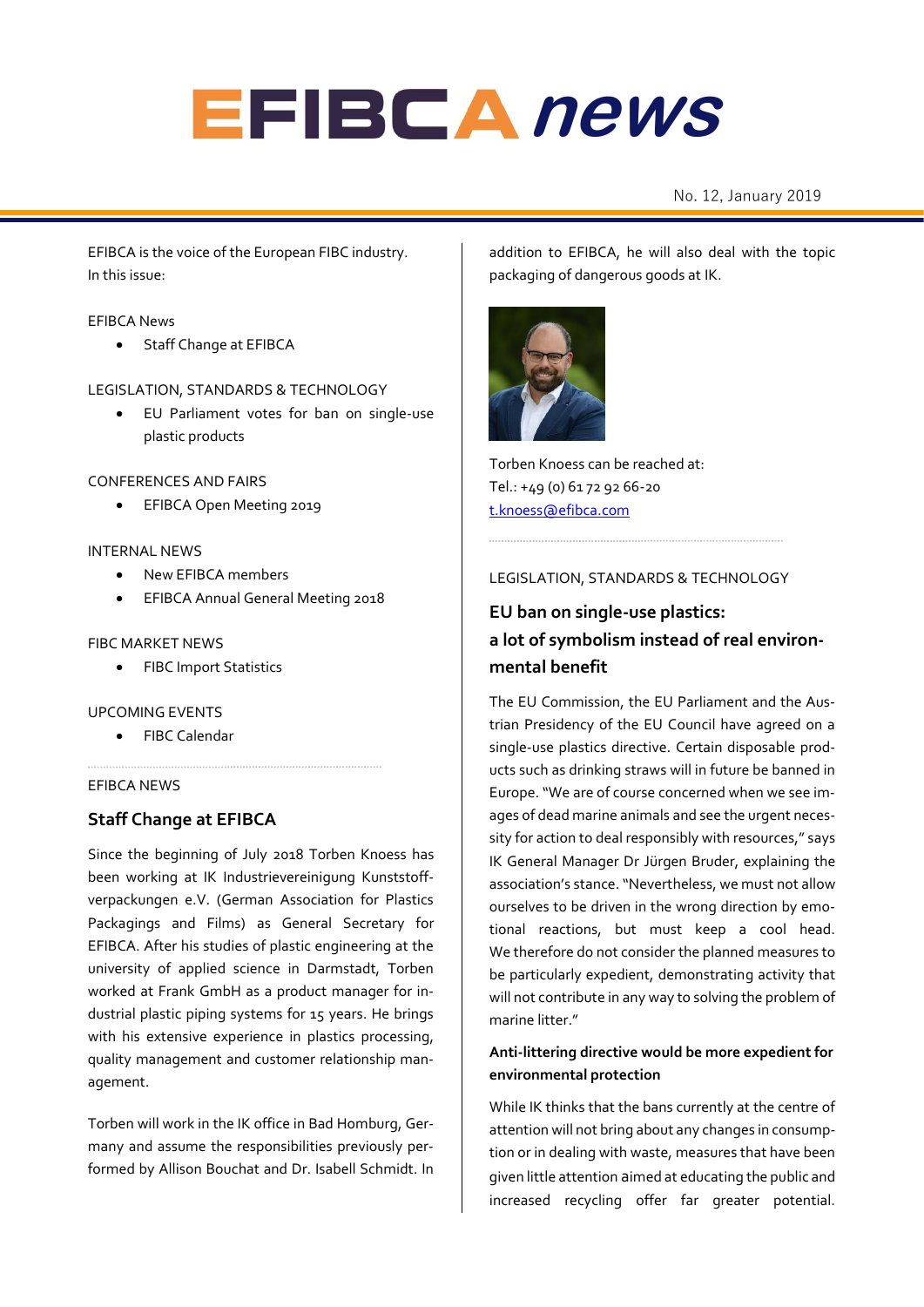"Information, education and above all the transfer of knowledge to the countries most affected would achieve better results, but are being pushed out in favour of these apparently popular bans," Dr Bruder states.

The IK contributes to this very exchange of ideas for example with associations from Indonesia, Malaysia and South Africa via the [Global Plastics Alliance](https://www.marinelittersolutions.com/). "If we create infrastructures for the sustainable use of plastics in Asia, we will gain more than the European ban on drinking straws." 80 per cent of marine litter originates in Asia.

The IK considers an even greater focus on the circular economy with corresponding investment in sorting and recycling and increased consumer education to be important. The industry is again making the adjustments open to it: recycling design and the increased use of recycling material.

On the other hand, the IK rejects the supposed reinforcement of the polluter-pays principle through involving manufacturers in the costs of cleaning up beaches. "The industry does not produce any "throwaway items" and the packaging manufacturers do not cause littering," Dr Bruder continues. "Plastic packages can easily be disposed of in Germany via the yellow bag scheme.

# **Warning against simplistic thinking when it comes to environmental impacts**

What is sometimes forgotten in the frequently emotional discussion are factual arguments about the energy inputs or CO2 emissions when substituting plastics with other materials. And the sustainable function of single-use plastic products is completely ignored in across-the-board discrimination of a specific material. "If I can no longer take my colleagues their lunchtime soup in insulated bowls, their meal will be cold. No other material provides this plastic-specific performance. And there would be no ecological benefit in using supposed alternatives to disposable tableware such as coated cartonboard or aluminium," explains Dr Bruder in summary of the consequences.

## **Commitment to appropriate national implementation**

Despite the clear criticism of single-use bans, the IK will now of course strive to achieve an implementation of the directive in national processes that is as reasonable as possible and make a constructive contribution to the relevant debate – in the interests of the industry, consumers and the environment. The most monomial

### CONFERENCES AND FAIRS

# **EFIBCA Open Meeting 2019**

EFIBCA is planning its next Open Meeting in Amsterdam, the Netherlands, for 15 October 2019 (the day before the first day of the fair K2019). Anyone with an interest in FIBCs is welcome to attend this conference.



All updates you will find on our homepage in due course[: www.efibca.com](http://www.efibca.com/)

### INTERNAL NEWS

### **New EFIBCA members**

EFIBCA warmly welcomes 10 new members in 2018:

**Simplemak S.A.** (January 2018) is specialized in machinery for the Woven Polypropylene, Sack, FIBCs, and Bulk Bag industry, based in Buenos Aires, Argentina. **Mondi Styria GmbH** (April 2018) headquartered in Vienna, Austria, produces co-extruded barrier films (with up to 18 layers) in a high-class hygiene environment and on state-of-the-art extrusion lines.

**Rossi Imballaggi S.r.l.** (August 2018) is focused on the production of industrial flexible intermediate containers, Bulk Bags and located in Casale Monferrato, Italy.

# www.efibca.com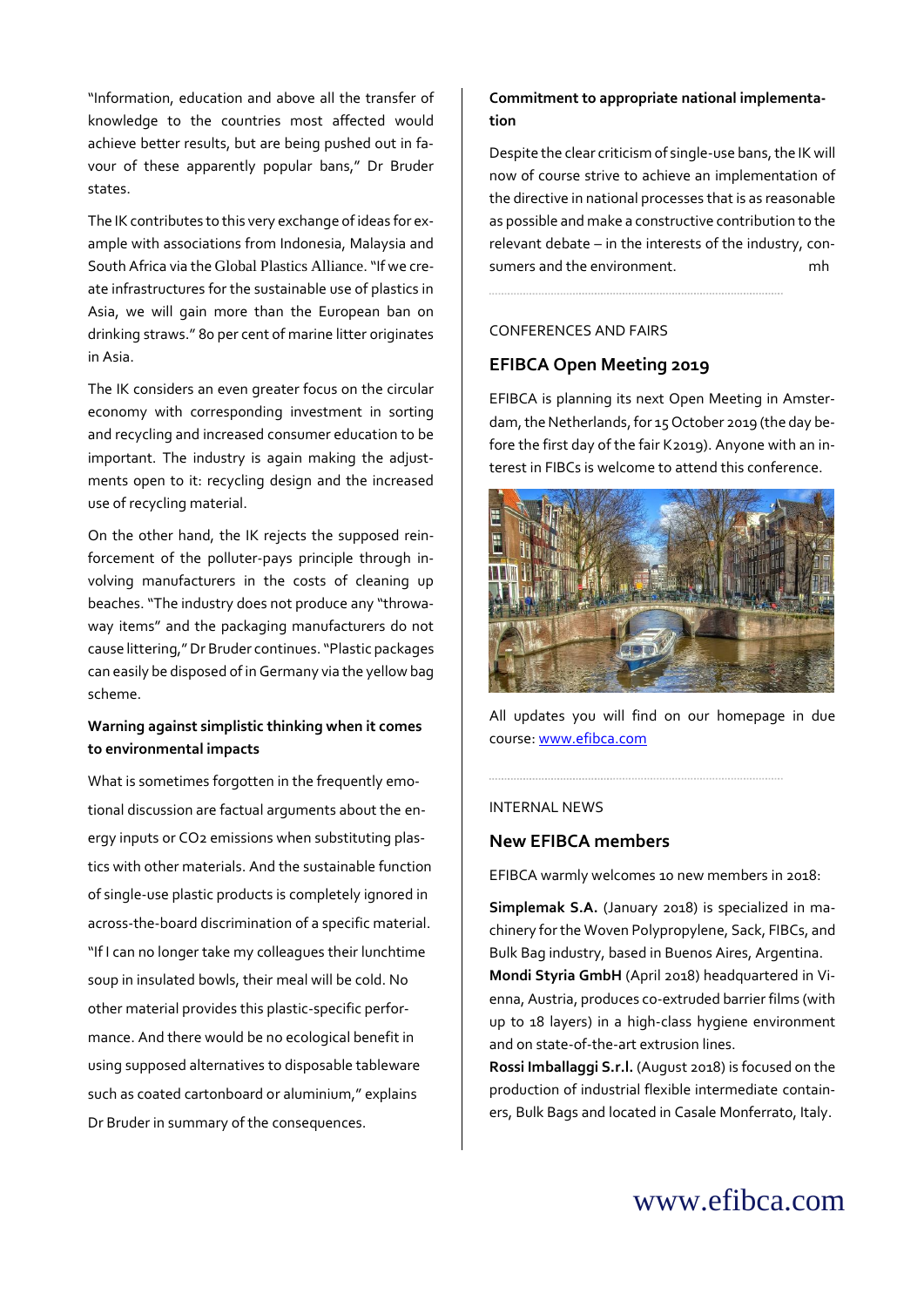**Unique Cement Fibre Industries Limited** (August 2018) sells and manufactures a wide variety of FIBC types based in Meghna Ghat in Bangladesh.

**Bir Dunya** (September 2018) is the first private producer of FIBCs in Turkmenistan for pharmaceutical, food and petrochemical industries headquartered in Ashgabat.

**Has Sentetik Dokuma San. ve Tic. A.Ş.** (September 2018) is a PP fabric and woven bags producer based in Gaziantep, Turkey.

**JUTA a.s.** (October 2018) produces Big Bags of all types and designs as well as many other products, for example in the fields of geosynthetics and roofing and is located in Dvůr Králové nad Labem, Czech Republic.

**Özdal Group** (October 2018) from Pazarcık, Türkiye, is a manufacturer of PP fabric, other sorts of sacks and big bags.

**ÜNAL SENTETİK** (October 2018) is working in the PP sack and fabric sector with a wide range of products, based in Şehitkamil/Gaziantep, Türkei.

**PETECOFLEX LTD** (October 2018) will be the first company to produce tape fabric and FIBC from 100% recycled PET flakes located in Plovdiv, Bulgaria.

An overview of all members can be found here: [www.efibca.com/the-association/member-list](http://www.efibca.com/the-association/member-list)

# **EFIBCA 2018 Annual General Meeting in Frankfurt, Germany**



On 31 October 2018, EFIBCA invited members to its Annual General meeting (AGM) in Frankfurt. EFIBCA President Roelof Veld welcomed more than 40 participants to the AGM. Fortunately, many new members who had joined EFIBCA only a few weeks before had travelled to Frankfurt. The keynote speech by Dr Isabell Schmidt was primarily concerned with the topic of circular economy, about which she presented the attendees with some information on the current status

and plans of the EU Commission for the plastics industry in Europe. The participants agreed that this topic will continue to accompany EFIBCA in the coming years and a discussion followed concerning what projects could be carried out by EFIBCA in this field.

Some very interesting discussions and some further points were taken up again and deepened further at the joint final lunch.

### MARKET NEWS

# **Import of FIBC to the European Union: Results for 2017 show very strong growth**

The statistics for 2017 is showing a significant increase in value and volume based import of FIBC to the EU28 of 17.5% and 12.1 % based compared to 2016. This is the first time, that the total value rises above 500 million Euro.

#### Table 1 Total FIBC Imports to the EU

|                                      | 2017    | 2016    | Growth % |
|--------------------------------------|---------|---------|----------|
| the<br>Imports to<br>EU28 in m $\in$ | 511.8   | 437.6   | 17.5     |
| Total Imports to<br>EU28 in 1000 kg  | 210,397 | 187,617 | 121      |

Source: EFIBCA 2018 (based on Eurostat)

The top 6 importers remain unchanged in 2017 as well (see table 2). India extends its 1st place further and with nearly 121,000 t imports three times more than Turkey that is on the 2nd place. Nevertheless, both have further increased their market shares. Bangladesh has recovered slightly again and was also able to show increases. Only China has losses among the top 6 and has exported a little less to the EU28.

After these strong increases in 2017, the upswing slowed significantly in 2018. As a result, the growth of value based import of FIBC to the EU28 in the first half of 2018 was 4.5%. The volume based imports have grown by almost 6.4% based compared to the same period last year.

# www.efibca.com